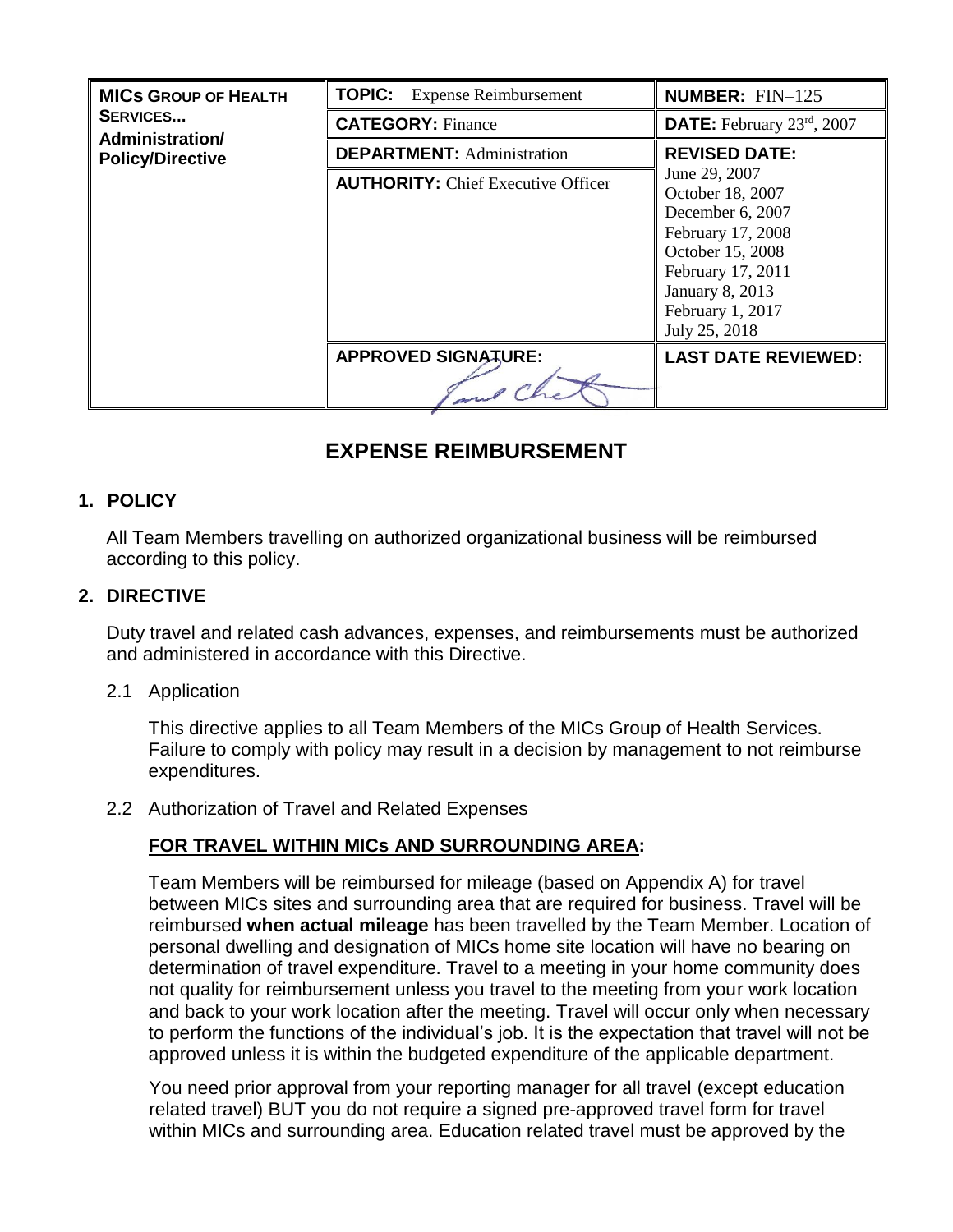Learning and Development Program Leader. The reporting/authorizing manager is involved in the approval of these costs through the requirements of the MICs education policies.

Authorization of the applicable manager(s) must occur on the travel form prior to processing for payment.

MICs and surrounding area includes the following towns: Cochrane, Matheson, Iroquois Falls, Kirkland Lake, Englehart, Temiskaming Shores, Timmins, Smooth Rock Falls and Kapuskasing.

### **FOR TRAVEL OUTSIDE OF MICs AND SURROUNDING AREA:**

The authorization for travel and requests for travel advances must be authorized in advance of processing for payment on the "Travel/Education Expense Form". The Travel/Education Expense Form will not be processed unless proper authority exists on the document. The authority for approval of duty travel is as follows:

- 1) Board Member travel to conferences and education sessions must be authorized by the respective Board of Directors.
- 2) The Chief Executive Officer must have his/her travel approved by one of the three MICs Board Chairs.
- 3) The Executive Leaders must have their travel approved by the Chief Executive Officer.
- 4) Program Leaders and other management personnel must have their travel approved by their Executive Leader. If the travel amount per occasion is over \$500, both the Executive Leader and the Chief Executive Officer must approve the expenditure.
- 5) All other Team Members must have the manager they report to approve their travel. If the travel amount is over \$250 per occasion, both the reporting manager and the Executive Leader must approve the expenditure. If the travel amount is over \$500 per occasion, both the Executive Leader and the Chief Executive Officer must approve the expenditure.

NOTE: For travel which is education related (charged to the education budget), the "Travel/Education Expense Form" is only to be authorized by the Learning and Development Program Leader. The reporting/authorizing manager is involved in the approval of these costs through the requirements of the MICs education policies.

2.3 Reimbursement of Expenses

Out-of-pocket expenses for meals, incidentals and other expenses will be reimbursed upon submission of the Travel/Education form as follows:

1) Travel and accommodation expenses paid with personal funds or by personal credit card will be reimbursed according to this policy, provided the appropriate form, authorization and receipts are presented where required.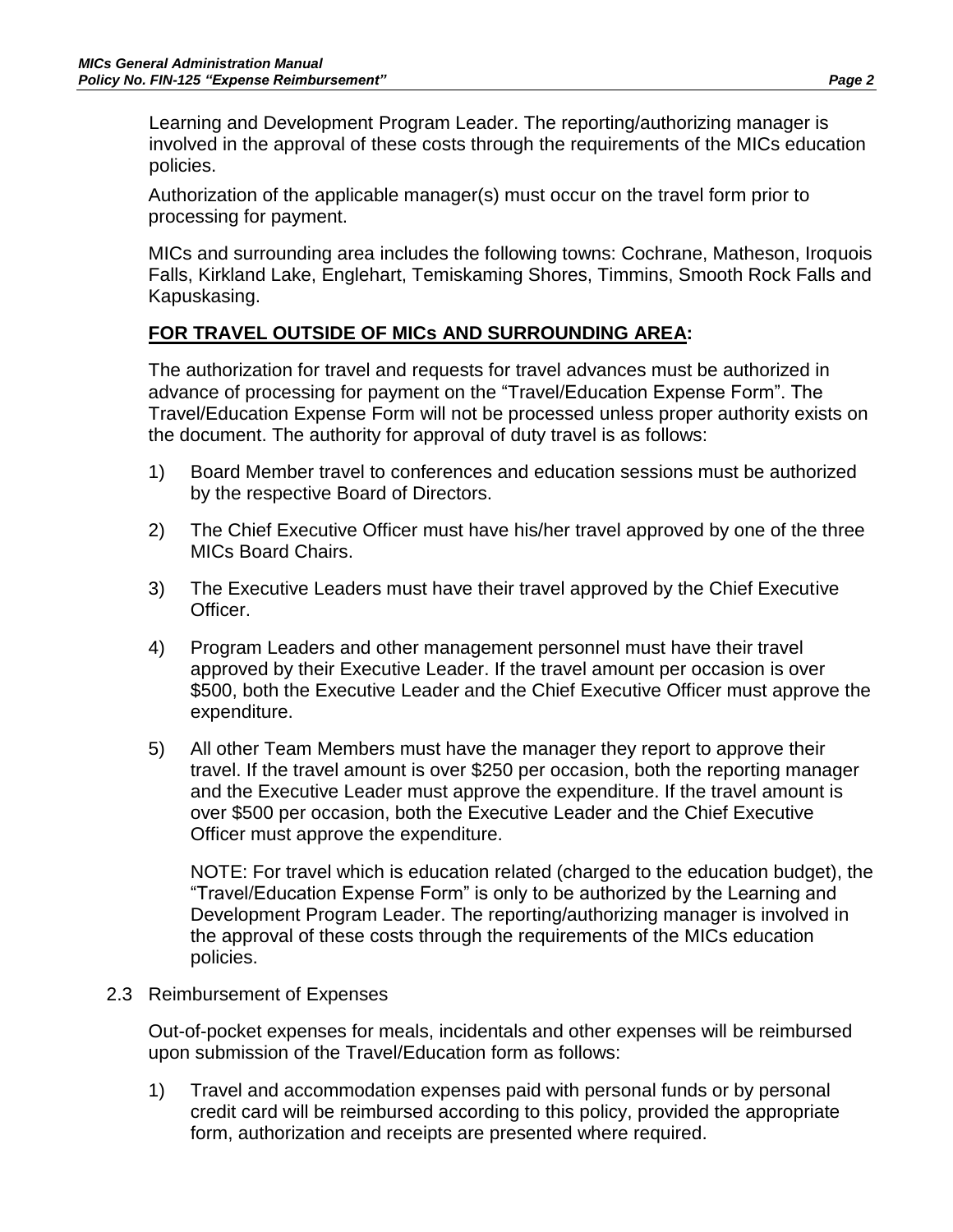- 2) Meal expenses will be reimbursed at rates set out in Appendix A.
	- a) Costs for alcohol will not be reimbursed.
	- b) When meals are provided at conferences or on courses, no meal allowance is to be claimed for those meals.
	- c) It is generally expected that travellers can eat before departing from and after arriving back at their home or work site. Reimbursement should not be paid when actual travel departure time:
		- i) does not prevent the traveller from eating breakfast at home between 6:30 and 8:30
		- ii) is later than 13:30 hours and allows time for lunch at home
		- iii) is later than 18:30 and allows time for dinner at home

Reimbursement should not be paid when the travel arrival time:

- iv) is earlier than 7:30 hours and allows time for breakfast
- v) is earlier than 12:30 hours and allows time for lunch or
- vi) is earlier than 18:30 hours and allows time for dinner
- d) Meal allowances cannot be claimed for lunches while working within MICs.

The CEO and members of the Executive Council (senior management team) may at times pay for the meals of others. In these situations, expense reports must include a brief explanation of the event and a list of those in attendance. An original receipt must be attached to the expense report.

- e) The total amount of meal allowance per meal may be applied to the total cost of meals for the day, meaning that the total may be applied to less than 3 meals (minus the cost of any convention/meeting covered meals) however, no one individual will receive more than the total provision for meal allowance for any given day. Example – you may use your lunch and dinner allotment for dinner.
- 3) Other appropriate travel expenses (Appendix A) may be reimbursed including the following:
	- a) minor incidental expenses which would not otherwise be incurred by the employee such as tips in a hotel and public transportation costs
	- b) business telephone calls (receipts required)
	- c) reasonable costs (e.g. porters, taxis, etc.) of special assistance for physically handicapped travellers (receipts required)

Discretion for approval will be left to the reporting manager.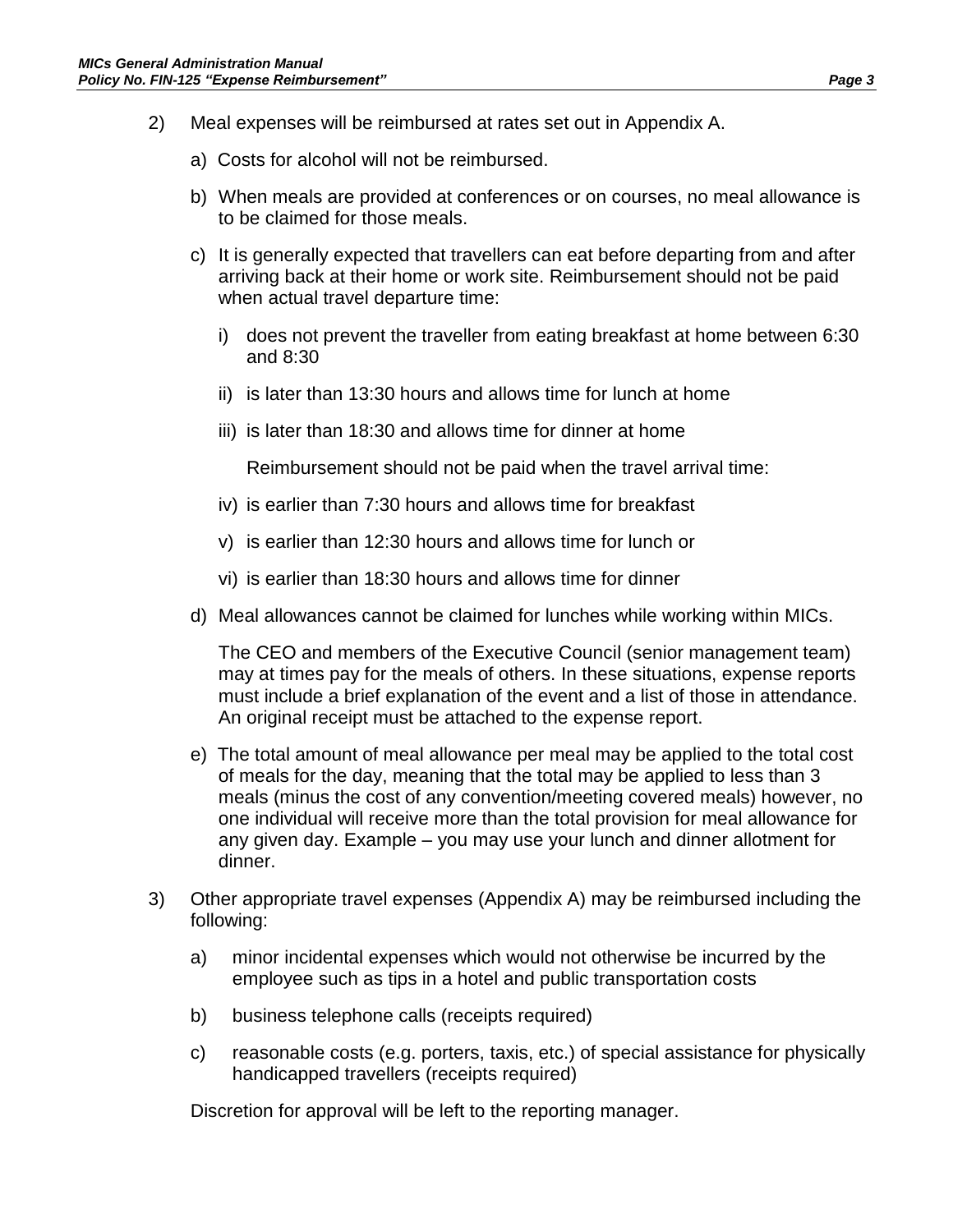- 4) Taxis may be used (receipts required). The use of taxis must be explained.
- 5) Receipts are required (unless specifically exempted by this policy) to justify the travel expense claims. If it is impossible to obtain an original or replacement receipt, it should be noted on the claim form. The approving officer shall initial the note if he/she agrees that it is appropriate to pay the claim despite the missing receipt.
- 6) Travel claims should not be accepted for expenses related to additional hotel accommodation, meals, incidentals, etc. beyond scheduled, approved travel without a detailed explanation approved by the signing authority.
- 7) If organization and personal travel are combined, the expenses that would have been incurred if the personal travel had not taken place will be reimbursed.
- 8) Within ten (10) working days of completing a trip, the duty traveller shall submit his/her claim for expenses on the preauthorized Travel/Education Expense form with the required supporting documents and receipts to the Accounts Payable department.
- 9) When there is an outstanding travel advance, failure to file an expense claim within ten (10) working days of completing the trip may result in payroll deduction.
- 2.4 Related Issues
	- 1) Travel Advances:
		- a) A duty traveller may request a travel advance of up to 80% of the anticipated travel costs.
		- b) For the duty traveller who has received a travel advance that exceeds his/her claim, he/she is to provide, within ten (10) working days of completing the trip, a personal cheque to cover the balance.
		- c) No Team Member is allowed to have more than one travel Advance outstanding at any one time.
	- 2) Transportation:
		- a) Allowable expenses include economy class air fares, train and bus tickets to the city of destination. If the estimated costs are expected to be less, a rental car for travel to the city of destination is considered a reasonable alternative.
		- b) Taxi fares to and from destinations within a city and associated tips. If estimated costs are expected to be less, a rental car is considered a reasonable alternative. Examples of when taxis may be appropriate include:
			- Situations requiring transportation between stations or airports and the hospital
			- Situations requiring transportation between stations or airports and a Team Member's home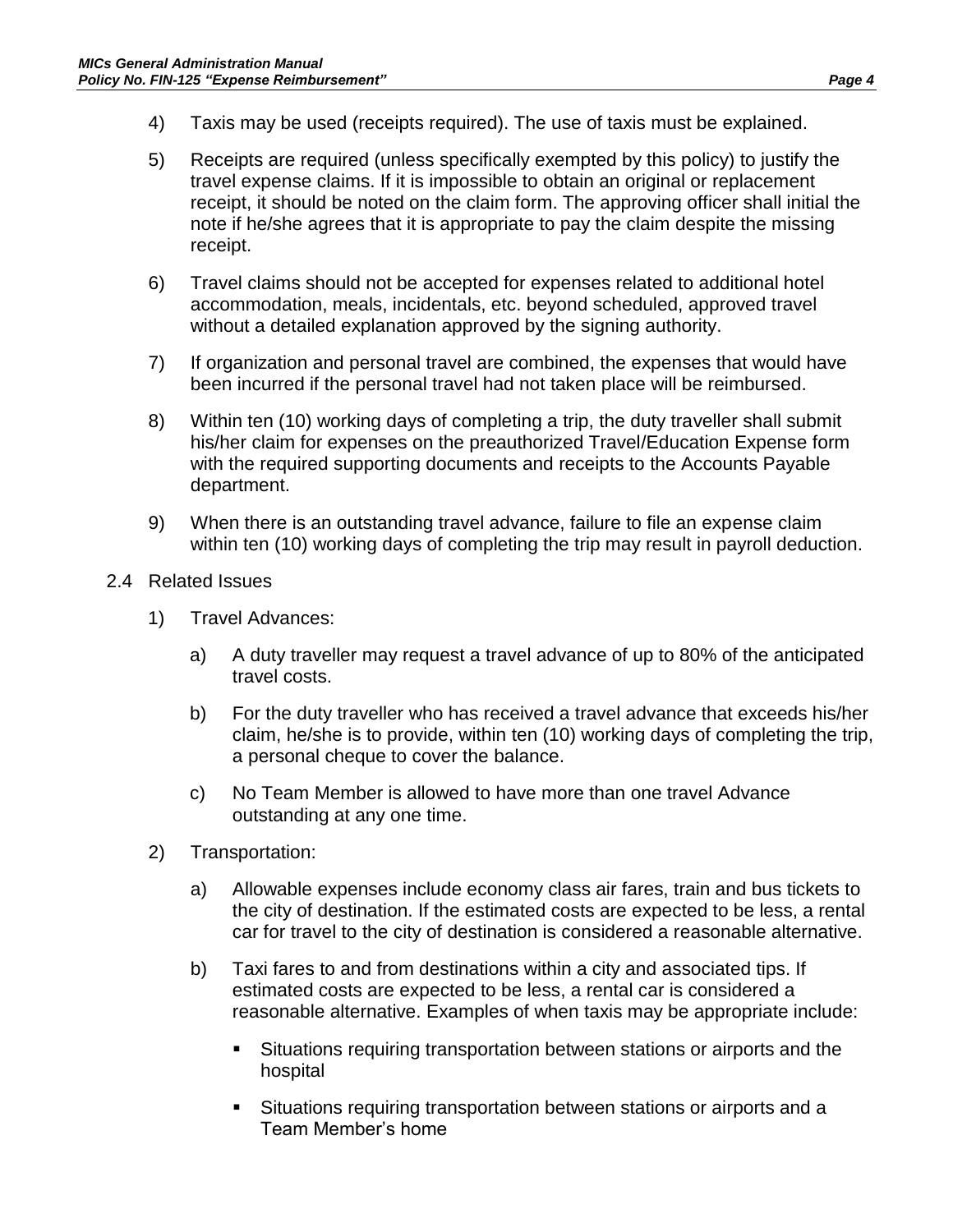- When it is at the discretion of a Team Member's supervisor.
- c) Parking and gasoline charges in the case where a rental car has been deemed appropriate.
- d) Rental vehicles may be used (except for local MICs travel). Rental of mid-size vehicles is encouraged. Staff is required to use car rental companies approved by the hospital where possible to ensure the most favourable rates. Consideration will be given for a rental grade upgrade based on the number of passengers, weather conditions and other safety reasons. Rental cars must be refuelled before returning them to avoid extra charges. Receipts for gasoline, parking must be submitted with expense reports.
- e) An employee or director has the option of using his/her personal car for business travel so long as the following conditions are met:
	- i) The vehicle must have insurance coverage of at least a \$1,000,000
	- ii) The individual has a three-year safe-driving record.
	- iii) The cost of the trip will not exceed the cost of using other forms of transportation.
	- iv) The kilometre reimbursement rate is \$0.50 per kilometre. Refer to Appendix A.
- f) Use of a personal vehicle for in-town trips for organization business is reimbursed at \$6.00 per trip. Organization business includes running errands related to work. It does not include travel to attend meetings within MICs communities.
- 3) Education Travel

A separate "Travel/Education Expense form" should be submitted for education travel. The form must be submitted with the appropriate authorizations from the MICs Learning and Development Program Leader.

4) Travel to multiple sites/stops in one day

Travel of a continuous nature in one day that involves multiple stops will be reimbursed from point of departure to the longest point of destination.

### 2.5 Accommodation

- 1) Commercial Accommodation:
	- a) Lodging in the city of destination at a mid-range hotel or motel. In general, one night's accommodation per day of seminar is allowed. Exceptions to this will be considered on a case-by-case basis.
	- b) The duty traveller is personally responsible for cancelling any unused reservations by the agreed acceptable time and paying any resulting penalty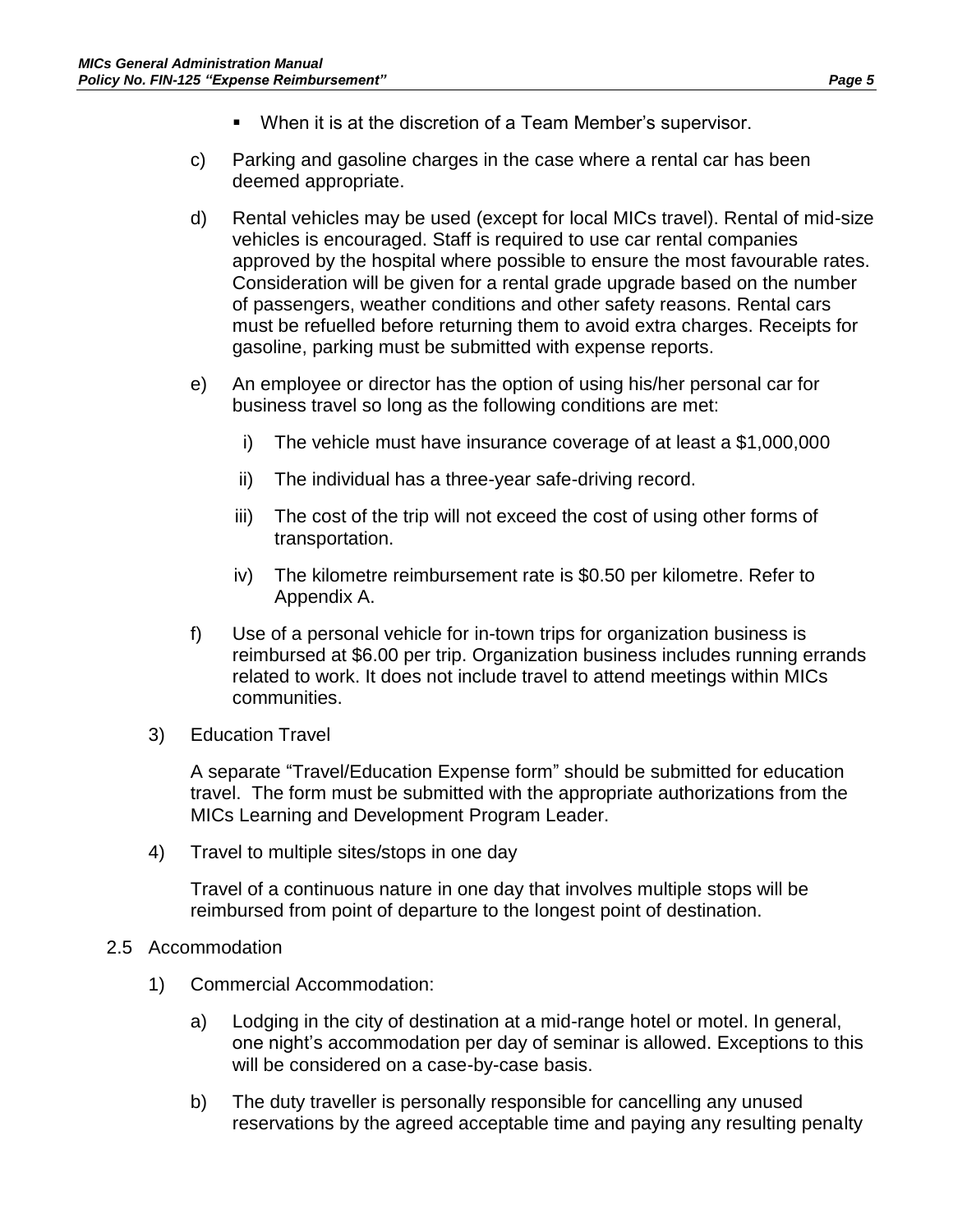for neglecting to cancel on time. This provision may be waived if circumstances prevented the traveller from cancelling the reservation and a satisfactory explanation is provided.

2) Non-Commercial or Private Accommodation:

When a Team Member or Board Member travelling on organizational business has an opportunity to lodge with a friend or relative and in doing so will reduce the overall cost to the organization, \$50 per night will be reimbursed without a receipt. The details should be outlined on the expense report.

2.6 Other Considerations

**Note: Where not expressly outlined in policy but applicable in circumstance, the intent of the "Broader Public Sector Expense Directive" issued by the Management Board of Cabinet effective April 1st , 2011 will be followed. The directive is attached for reference.**